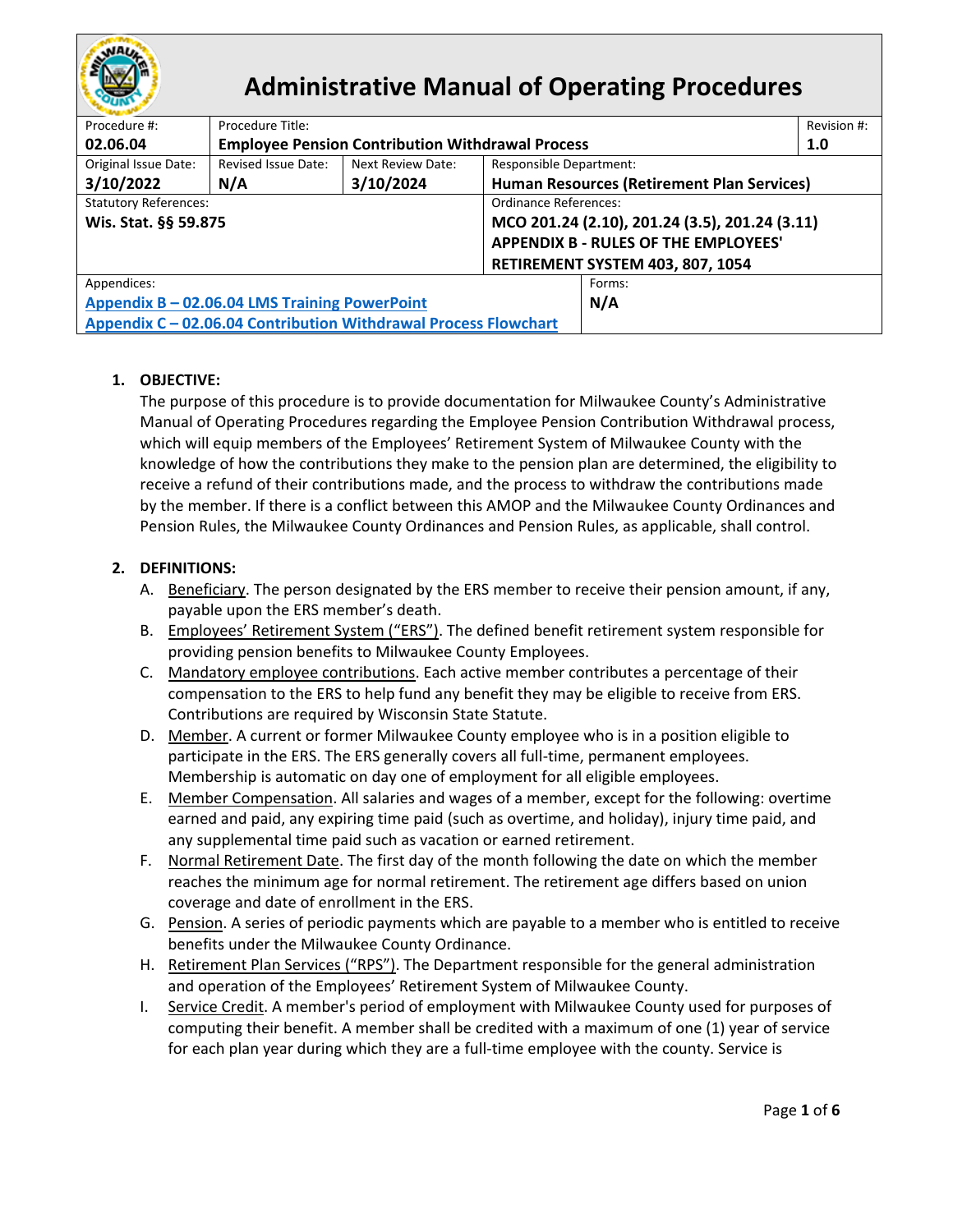prorated for partial years worked. A member shall also be granted military service credit pursuant to Ordinance section 201.24(2.10).

J. Termination Date. A member's separation from employment; their official last workday. This day may include regular hours worked or some other type of hours as determined by the employee, their Department, and Human Resources.

#### **3. OVERVIEW:**

- A. **Requirement of Member Contributions by State Statute**
	- i. According to [Wisc. Stat. § 59.875,](https://docs.legis.wisconsin.gov/statutes/statutes/59/viii/875) members are required to pay half of all actuarially required contributions for funding benefits under employee retirement systems. Milwaukee County, the employer, cannot pay on behalf of any member's share of the actuarially required contributions.
	- ii. Enrollment into the pension is automatic and mandatory; therefore, ERS members cannot opt out of the contribution requirement or membership.
	- iii. Each active member contributes a percentage of their compensation to the ERS to help fund any benefit they may be eligible to receive from the ERS. These contributions are made on a pre-tax basis, and there is a corresponding reduction in compensation actually paid to the member. When ERS receives these contributions, they are recorded in the member's Membership Account. All contributions are commingled in the pension fund.
	- iv. Contributions made to the pension fund and required by State Statute are in place to help fund the pension benefit. Upon separation from Milwaukee County employment, eligible members will have an opportunity to receive a refund of those contributions (with interest) in lieu of a future monthly pension benefit.

#### B. **Contribution Level**

- i. On an annual basis the ERS actuary completes a valuation of the pension plan. A valuation is essentially a snapshot of how much money is needed to fund future pension benefits versus how much money the fund currently has. In the valuation, the actuary determines how much money must be contributed to the fund to pay for the benefits earned by members that year. Per State Statute, employees must help fund half of their future pension benefit through employee contributions. Each year, the actuary determines how much money needs to be contributed to the fund by both the employer and employees.
- ii. The Pension Board publishes the valuation information in the Annual Valuation report. That information along with their recommendation for the amounts needed for employer and employee contributions are provided to the County Board for the next year's budget.
- iii. During the annual budget process, the employee contribution rate is set based on the actuary's recommendation.
- iv. When employee contribution levels change, they go into effect during the second pay period of the next year in the form of pre-tax payroll deductions.
- v. A history of the last five years of mandatory employee contributions is provided in the following table: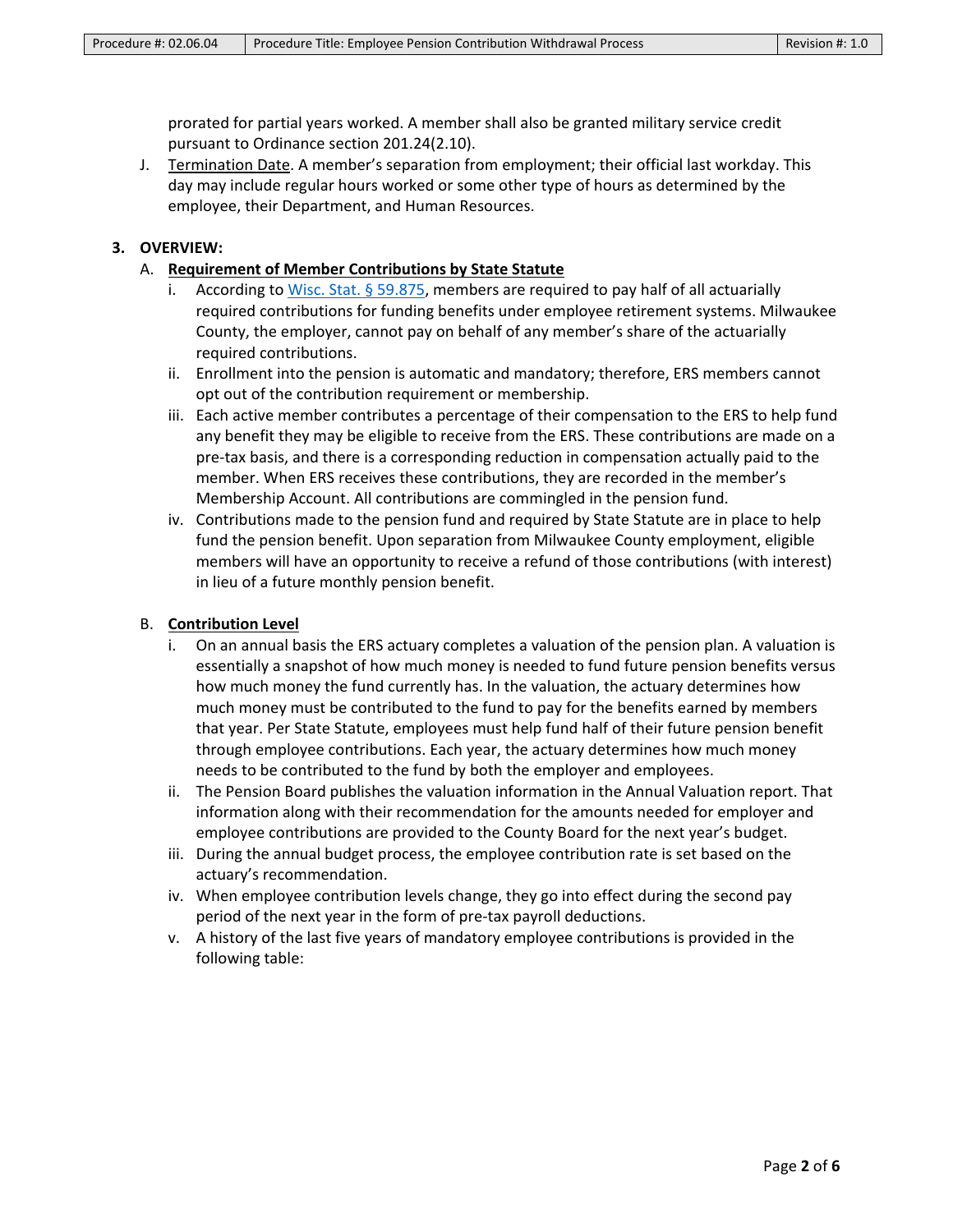| <b>Year in</b><br><b>Effect</b> | <b>Valuation</b><br>Date | <b>Public Safety</b><br><b>Employees</b> | <b>General</b><br><b>Employees</b> |
|---------------------------------|--------------------------|------------------------------------------|------------------------------------|
| 2022                            | 1/1/2021                 | 9.9%                                     | 6.1%                               |
| 2021                            | 1/1/2020                 | 9.7%                                     | 6.2%                               |
| 2020                            | 1/1/2019                 | 8.9%                                     | 6.2%                               |
| 2019                            | 1/1/2018                 | 9.5%                                     | 6.5%                               |
| 2018                            | 1/1/2017                 | 8.3%                                     | 6.5%                               |
| 2017                            | 1/1/2016                 | 8.1%                                     | 6.5%                               |

#### C. **Eligibility to Request a Refund of Contributions**

- i. Upon termination from Milwaukee County employment, most members are eligible to request a refund of their contributions (with interest) made to the ERS in lieu of a future monthly pension benefit. The following categories of members are *ineligible* to receive a refund of their contributions:
	- a. Members whose employment was terminated due to fault or delinquency on the member's part. This is defined i[n Pension Board Rule 807](https://library.municode.com/wi/milwaukee_county/codes/code_of_ordinances?nodeId=MICOCOGEORVOII_APXBRUEMRESY_DERE_807FADE) as: the member is *"…terminated due to conduct resulting in a felony offense charge if the circumstances of the charge substantially relate to the circumstances of the member's particular job and the member is ultimately convicted of such felony offense."*
	- b. Members who are eligible for a monthly annuity at the time of their termination of county employment with a pension benefit over one hundred dollars (\$100.00) per month. Members who have reached retirement age with a monthly pension benefit under one hundred dollars (\$100.00) per month may receive a refund of their member contributions instead of receiving an annuity.
	- c. Beneficiaries of deceased members who are eligible to receive a monthly annuity due to the passing of a member.
		- i. A surviving spouse eligible to receive a monthly annuity due to the passing of a member at age 60 may elect to receive payment of the balance in the member's contributions in lieu of a monthly annuity.
	- d. Members who request a refund of their contributions one hundred eighty (180) days after termination of county employment.
- ii. If a member is vested in a benefit from ERS and is otherwise eligible to request a refund, they must decide whether to receive a refund of their contributions. If a vested member withdraws their member contributions, they will forfeit all rights to a deferred vested pension and all service credits earned will be negated. No member is allowed to take both a monthly pension benefit and a refund of their contributions made to the pension fund at their retirement date. If a member withdraws their contributions and is subsequently rehired by Milwaukee County, that member must works long enough to become vested in order to retire and take a monthly pension benefit.
- iii. Even if a member is not vested in a benefit from the ERS at their termination, they are eligible to request a refund unless their termination is due to fault or delinquency on the member's part.
	- a. If a non-vested member does not request a refund of their contributions within 180 days and if they are not reemployed by the County within five years from the date of their termination (or are otherwise absent from County employment for more than five years in a period of ten consecutive years from the date of their termination), their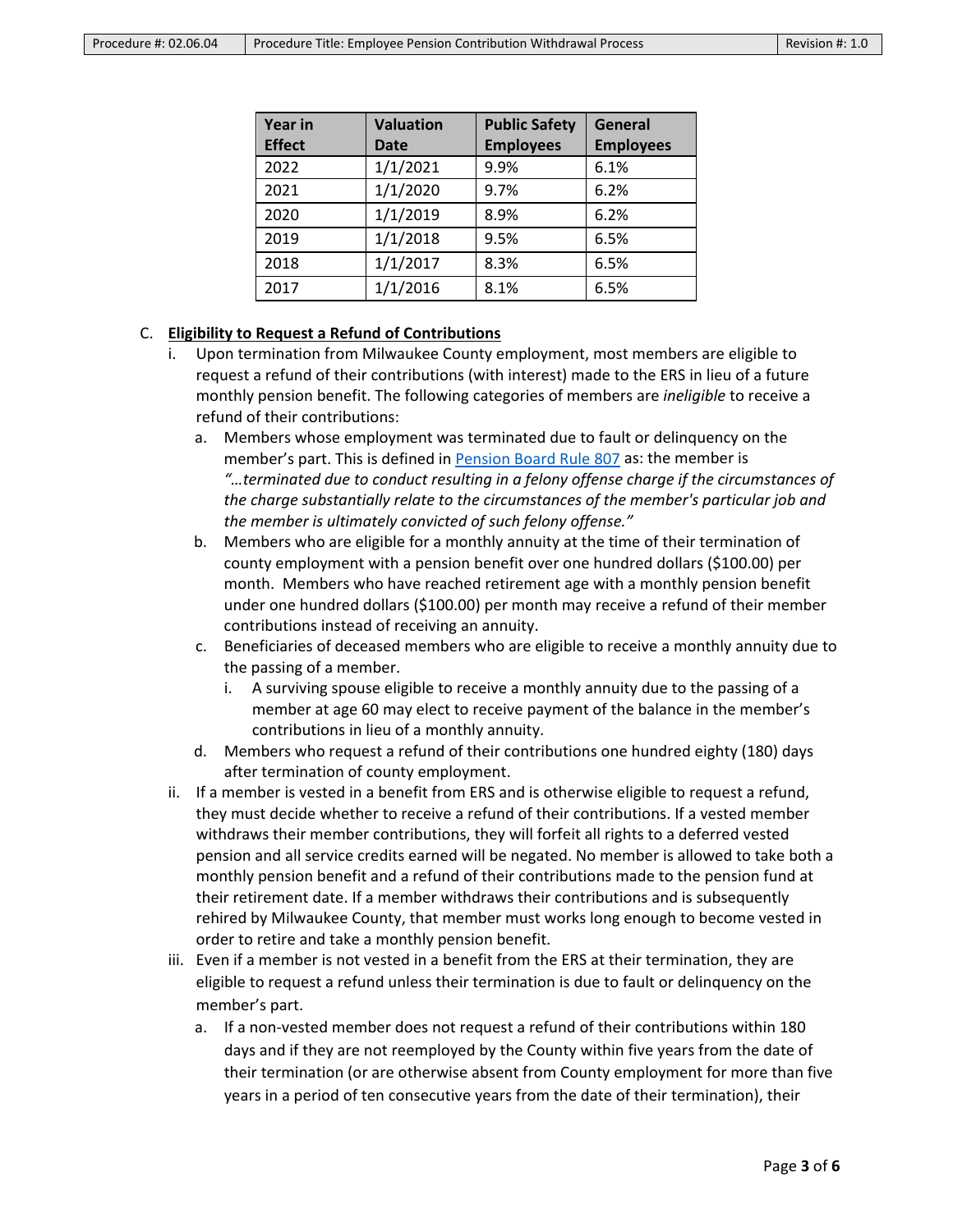service credit, and any contributions associated with that service credit, will be forfeited.

#### **4. PROCEDURE:**

- A. **Contribute to the ERS While Actively Employed**
	- i. Enrollment in the ERS is automatic and contributions are withheld on a pre-tax basis from compensation. Additional information regarding the requirements and level of employee contributions are supplied in the previous Overview section of this AMOP.
	- ii. While members are actively employed, they will receive multiple communications regarding their contributions, including but not limited to:
		- a. Notification of pension contributions during New Employee Orientation after 2015.
		- b. Description of employee pension contributions in the Employee Handbook.
		- c. Biweekly paystubs contain deductions for pension contributions.
		- d. Annual statements are mailed to each contributing member showing cumulative contributions that have been reported by payroll.
		- e. Annual communication regarding contribution rate changes is emailed to all members.
		- f. Regular education sessions and webinars include content on pension contributions.

#### B. **Decision to Terminate Employment and Receipt of Contribution Withdrawal Paperwork**

- i. If a member is eligible to retire from active service, the [Active Retirement Process AMOP](https://county.milwaukee.gov/files/county/administrative-services/AMOP/Chapter-2-Human-Resources/AMOP02.06.03ActiveRetirementProcess.pdf) should be referenced.
	- a. Members who terminate after reaching normal retirement age and whose pension benefit is calculated to be below one hundred dollars (\$100.00) per month may receive a refund of their member contributions instead of receiving an annuity.
- ii. Members who leave the County with member contributions balances and are not retirement eligible at termination are automatically sent forms required to request a refund of their member contributions.
- iii. RPS will mail a letter with information regarding the withdrawal of the member's pension contributions shortly after the member separates from service. This will automatically be mailed once the member's termination has been entered into the HR system and RPS receives notice of it.
	- a. Generally, RPS is notified and the forms are mailed the week after payroll has issued the member's last paycheck. However, if there is any delay in the status being updated to a terminated employee, it's possible the forms could be mailed later. RPS cannot begin the process until they receive confirmation of a member's termination through the termination report from Payroll.
- iv. Members will have one hundred eighty (180) days from the date the letter is mailed to complete and return the forms to RPS if they would like to request a refund of their contributions. Due to the Ordinance section 201.24(3.11) requirement for members to request a refund within 180 days, it is important for members to keep their address information up to date with RPS during this process.

#### C. **Decision to Request Refund of Contributions**

It is very important for members to read the entire packet to understand the implications of withdrawing their contributions. Once the forms have mailed, members have 180 days to complete and return them to RPS if they would like to request a refund of their contributions.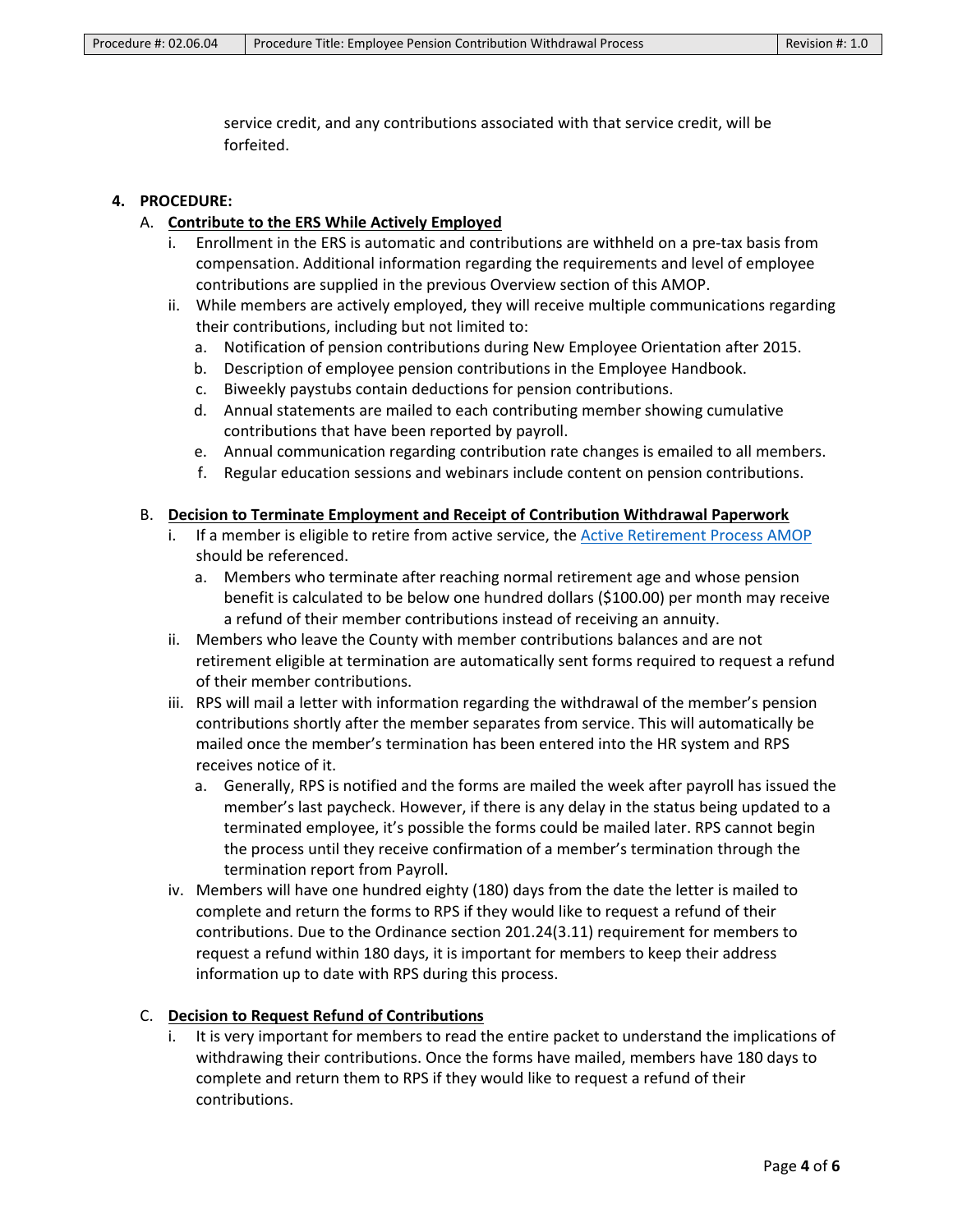ii. The following table describes what occurs when a member decides to request a refund of their member contributions, not request a refund of their member contributions, or is nonresponsive within 180 days from the mailing of their contribution withdrawal paperwork. There are also differences, depending on a member's vesting status, described in this table.

|                            | <b>Vested Member</b>                                       | <b>Non-Vested Member</b>                                  |
|----------------------------|------------------------------------------------------------|-----------------------------------------------------------|
| Member Requests Refund     | - The member will receive a refund of their                | - The member will receive a refund of their               |
| within 180 Days            | contributions in the form of a lump sum <sup>1</sup> .     | contributions in the form of a lump sum <sup>1</sup> .    |
|                            | - Service credit <sup>2</sup> will be eliminated and they  | - Service credit <sup>2</sup> will be eliminated and they |
|                            | will cease to be a member of ERS.                          | will cease to be a member of ERS.                         |
|                            | - Without service credit, future benefits                  | - Without service credit, future benefits from            |
|                            | from ERS associated with that service                      | ERS associated with that service credit will be           |
|                            | credit will be negated.                                    | negated.                                                  |
| Member Requests not to     | - The member cannot receive a refund of                    | - The member cannot receive a refund of their             |
| Receive Refund within 180  | their contributions unless they are rehired,               | contributions unless they are rehired within 5            |
|                            | terminate, and request the refund timely.                  | years, terminate, and request the refund timely.          |
|                            | - The member will retain the service credit                | - If the member is not reemployed by the                  |
|                            | they earned before their termination and                   | County within 5 years from their termination,             |
|                            | remain eligible to receive a future benefit <sup>3</sup> . | all service credits and contributions are forfeited.      |
| Member is Non-Responsive   | - The member cannot receive a refund of                    | - The member cannot receive a refund of their             |
| to Contribution Withdrawal | their contributions unless they are rehired,               | contributions unless they are rehired within 5            |
|                            | terminate, and request the refund timely.                  | years, terminate, and request the refund timely.          |
|                            | - The member will retain the service credit                | - If the member is not reemployed by the                  |
|                            | they earned before their termination and                   | County within 5 years from their termination,             |
|                            | remain eligible to receive a future benefit <sup>3</sup> . | all service credits and contributions are forfeited.      |

*1 Members will be able to receive their contribution withdrawal as a cash payment, direct rollover, or as a partial rollover with the remainder received as a cash payment. 20% Federal and 8% Wisconsin State income tax will be withheld automatically from any cash payment. If the member does not reside in Wisconsin, no state taxes will be withheld.* 

*2 Members will not receive a pension benefit from ERS at any time in the future unless they return to County employment and become eligible to receive a benefit based only on new service credit earned after their return.*

*3 In accordance with the Milwaukee County Ordinances and Pension Rules.* 

#### D. **Return Contribution Withdrawal Paperwork to RPS within 180 Days**

- i. Any refund of accumulated contributions must be requested and received by RPS within 180 days of the date of the contribution withdrawal letter. Since the contribution withdrawal forms are mailed to the member's address listed in the HR system, it is important to ensure that this address information is current.
- ii. Should a member decide to request a refund of their contributions, RPS will process their request when the completed paperwork is received. Once completed contribution withdrawal forms are received, it typically takes three to five weeks for the payment to be issued.

#### E. **Questions**

i. If a member does not receive the Contribution Withdrawal letter after terminating employment, or if members have any questions regarding the contribution withdrawal process, they should contact Retirement Plan Services (414-278-4207 or [ERS@milwaukeecountywi.gov\)](mailto:ERS@milwaukeecountywi.gov) to determine eligibility to withdraw contributions.